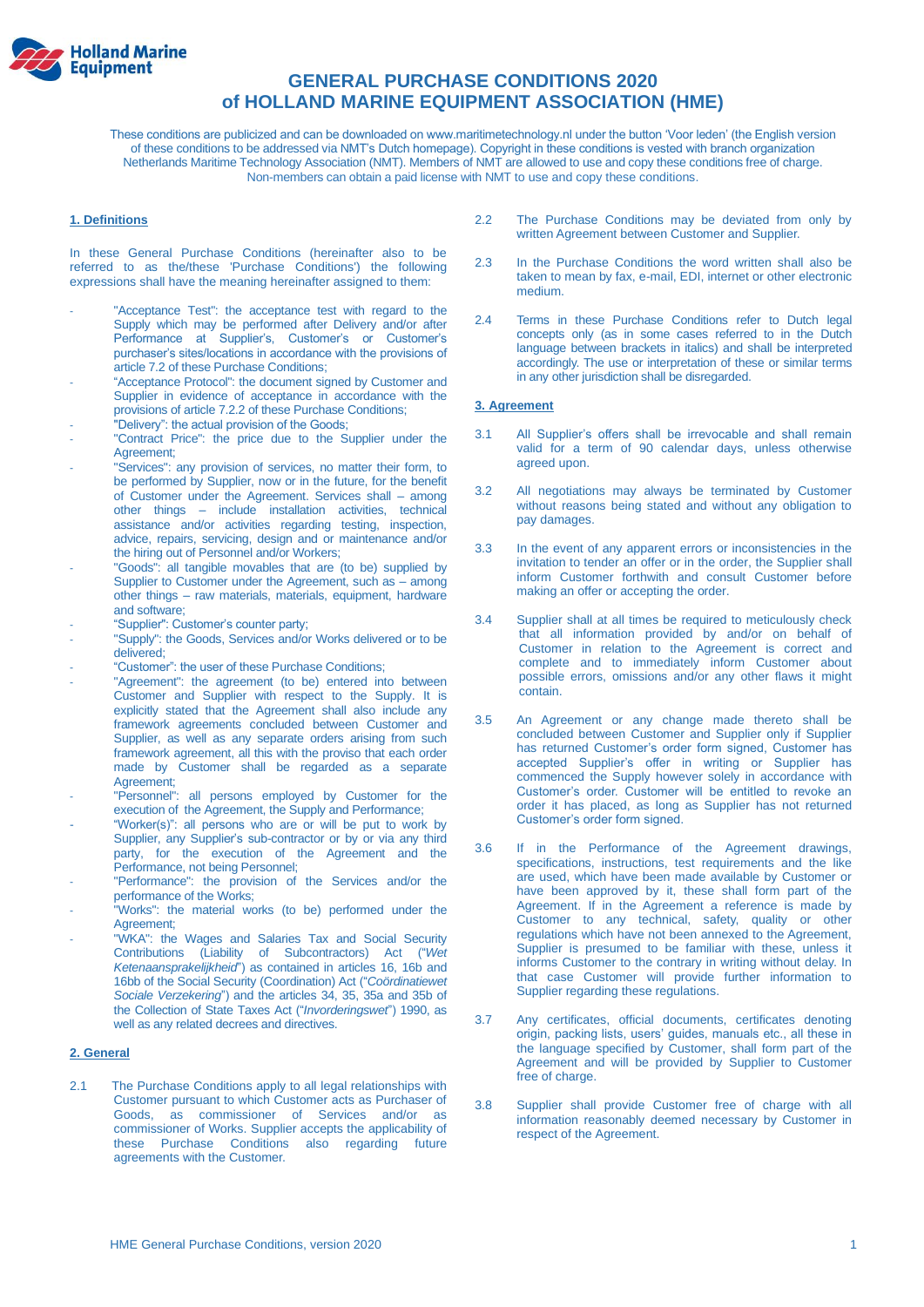## **4. Changes, Contract extras and Contract reductions**

- 4.1 Customer shall at all times be authorized to change the number and/or the nature of the Supply. Customer shall be authorized to change drawings, models, instructions, specifications and the like with respect to the Supply.
- 4.2 If a change as referred to in the previous paragraph affects the Contract Price and/or the delivery time for the Delivery or the time of Performance, Supplier shall, before effecting such changes, inform Customer of this in writing as soon as possible, but within 8 calendar days at the latest from the time notice was given of any such change, in the absence of which the change will not affect the Contract Price agreed upon and/or the delivery time for the Delivery or the time of Performance. If the effects as set forth by Supplier upon the Contract Price and/or the delivery time for the Delivery or the time of Performance agreed upon are viewed as unreasonable or unacceptable by Customer, Customer at its discretion will be entitled either to terminate the Agreement without being under any obligation to pay damages or to instruct Supplier to execute such change in which case Supplier shall be obliged to execute such change forthwith in spite of the fact that no agreement exists between Customer and Supplier on the agreed price, contract price or compensation agreed or on the delivery time for the Delivery or the time of Performance as the result of such change. Article 19.2 of these Purchase Conditions shall apply to any dispute between Customer and Supplier on this.
- 4.3 Any contract extras and contract reductions shall be accepted by Customer only if agreed upon in writing with a person authorized for that purpose by Customer.

### **5. Place and Time of Performance and Delivery**

#### **5.1 Performance and Delivery**

5.1.1 Performance and/or Delivery are to be carried out in the place and on the date/time agreed upon, in the absence of which place and date/time will be determined by Customer after prior consultations with Supplier.

# **5.2 Delivery**

5.2.1 Delivery of the Goods shall be 'DDP' (Incoterms® 2020) to the address specified by Customer, unless otherwise agreed upon in writing.

# **5.3 Change of Delivery or Performance**

- Supplier shall only be authorized to perform partial deliveries of Goods or to carry out the Performance in parts, if such has been agreed upon with Customer and will not lead to an increase of Customer's costs. Customer is authorized to return a partial delivery or partial deliveries not agreed upon, at Supplier's expense and risk.
- 5.3.2 Delivery or Performance prior to the time agreed upon shall be performed only subject to Customer's prior written permission and shall not cause any changes to the term of payment or term of quarantee originally agreed upon.

# **5.4 Untimely performance of Delivery or Performance**

- The delivery times for the Delivery and times of Performance are fixed and firm. The simple exceeding thereof shall cause Supplier to be in default without any further written notice of default being required.
- 5.4.2 In the event of untimely performance of Delivery and/or Performance Supplier shall owe a penalty of 0.5% of the Contract Price per any distinct late Delivery and/or Performance, or in the event of partial deliveries the relevant part of the Contract Price agreed upon, for each day or part thereof that the Delivery or Performance is delayed. This penalty shall be forfeited without prior demand for payment in the event of non-performance. The penalty shall not

replace damages due under the law and Customer will be entitled to demand damages and dissolution in addition to such penalty.

- 5.4.3 If timely performance by Supplier is impossible or threatens to become impossible, it is obliged to notify Customer of this without delay.
- 5.4.4 In the event of Customer not being able to take receipt of the Supply at the time agreed upon due to force majeure, such as natural disasters, war or threat of war, riots, uprising, terrorist attacks, epidemics, pandemics and (governmental) measures proclaimed as the result of such epidemic or pandemic, quarantine measures, import or export bans or restrictions, strikes, government-imposed bans or restrictions, purchasers' shortcomings or delay in Delivery to purchasers, non-Performance or cancellation of orders by purchasers, Supplier shall at Customer's request postpone Delivery and/or Performance without any additional charge to Customer for a reasonable term, to be determined by Customer.

#### **6. Packing and Storage**

- 6.1 Supplier is obliged to pack and preserve all Goods to be supplied by it in such a manner that the Goods may be shipped and/or stored without damage for the term of at least 12 calendar months.
- 6.2 Supplier is obliged in accordance with Customer's instructions to provide the Goods with the required distinctive marks, texts or labels and shall ensure that such marks are clearly visible at the front or the back when stacked for transport.
- 6.3 If Supplier and Customer have agreed that the Goods are to be stored prior to Delivery, such storage shall take place in a place jointly to be determined by Supplier and Customer, unless expressly agreed otherwise.
- 6.4 Supplier is liable for any damage caused by inadequate packing and/or inadequate preservation, as well as for any damage caused to the Goods as a result of the storage of the Goods as referred to in the previous paragraph, regardless of the place where they are stored.
- 6.5 At Customer's request Supplier is obliged to take back packagings and/or packing materials at its own expense and risk.

## **7. Testing, Inspection and Trials; Acceptance Test**

# **7.1 Testing, Inspection and Trials**

- Inside normal business hours Customer is authorized to test, inspect or try out the Supply prior to Delivery and/or Performance any time it wishes to do so at Supplier's premises or at any other sites/locations where the Supply is present, regardless of the production and/or development phase.
- 7.1.2 Supplier shall make the Supply available for testing, inspection or try-outs at such times as will enable the delivery times and/or times of Performance agreed upon to be complied with.
- 7.1.3 Supplier shall, without any extra charges to Customer, cooperate in the testing/inspection/trials and at Customer's request make reasonable personal and material assistance<br>available to Customer for the benefit of Customer for the benefit testing/inspection/trials. All costs related to the testing/inspection/trials, with the exception of Customer's costs, Customer's employees or other persons acting on behalf of Customer, shall be at Supplier's expense. If testing/inspection/trials is/are delayed through no fault of Customer's or if Customer on reasonable grounds rejects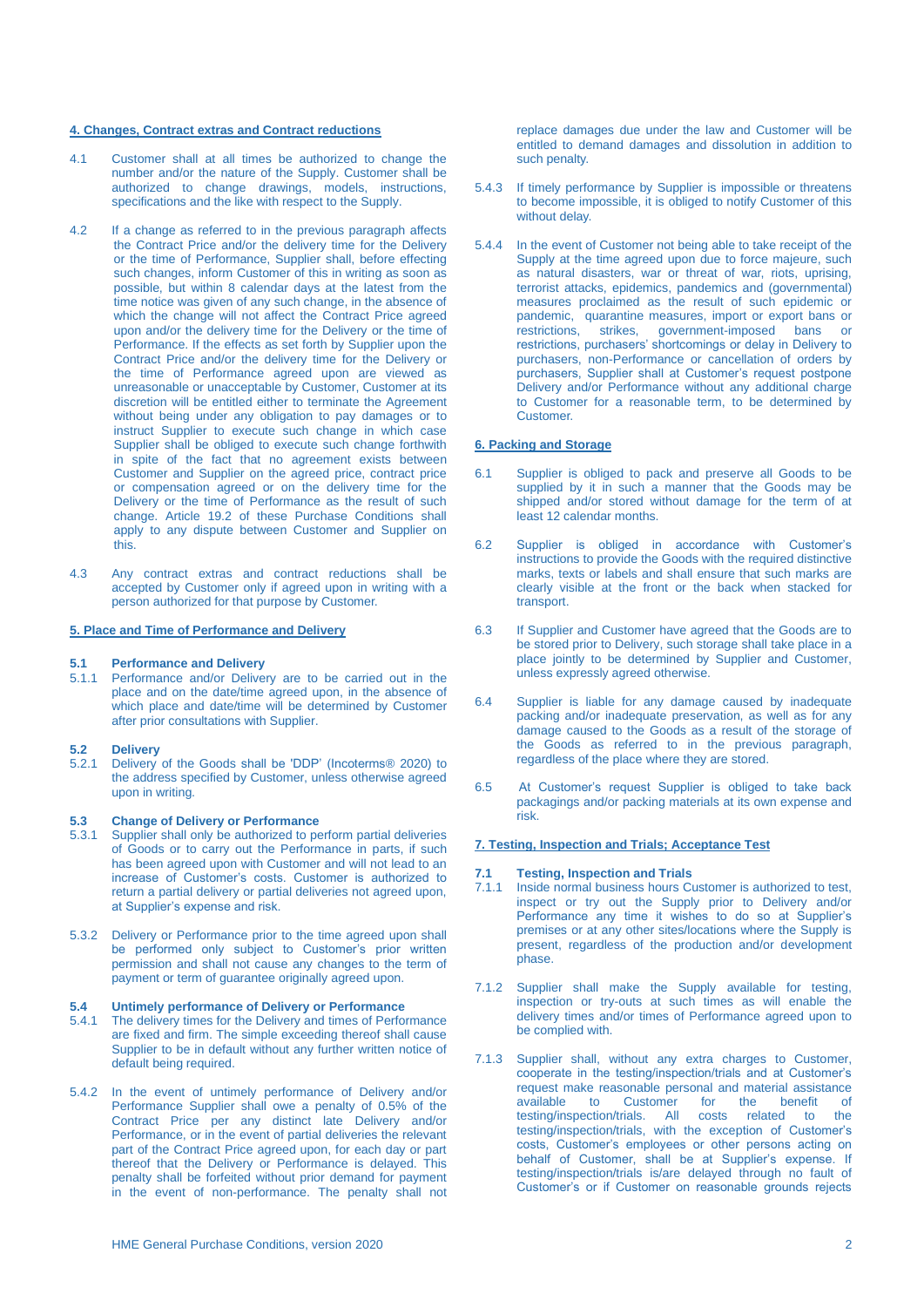the Supply during testing/inspection/trials, all extra costs as well as all costs related to the subsequent testing/inspection/trials (including costs of Customer's Personnel and agents) shall be at Supplier's expense.

- 7.1.4 If during testing/inspection/trials Customer rejects the Supply, Supplier is obliged, for its own account and within a term set by Customer, to remedy the defect and to present the missing, remedied or replaced Supply for testing/inspection/trials, without prejudice to any of Customer's other rights. The cost of repair cannot be charged as contract extras by Supplier. The provisions of this article 7 shall apply in full to any such remedied or replaced Supply. Rejection by Customer shall not lead to postponement of the terms of Delivery and/or Performance agreed upon.
- 7.1.5 Any testing/inspection/trials of the Supply by or on behalf of Customer does not imply any acknowledgement of the Supply meeting the issued guarantees or the Agreement.
- 7.1.6 If Supplier fails to meet its obligations under this article within the term agreed upon, Customer will be entitled to purchase the Supply from a third party, alternatively to take measures itself, or have measures taken by a third party, all at Supplier's expense and risk, without being under any obligation to pay damages to Supplier, and without prejudice to Customer's rights to demand compensation for damage sustained and costs incurred.

### **7.2 Acceptance Test**

- 7.2.1 If an Acceptance Test has been agreed upon between Customer and Supplier, Supplier is obliged to present the Supply for this purpose on the date agreed upon between the parties, in order to establish whether the Supply meets the Agreement in full. Customer and Supplier shall in prior and mutual consultation decide on the procedure as well as the term within which the Acceptance Test is to be carried out. Unless the parties have agreed otherwise in the Agreement, all costs regarding the Acceptance Test made or incurred by Supplier shall be for the account of Supplier. Supplier shall not submit the Supply for the Acceptance Test, if it knows or may within reason suspect that the Supply will not pass the Acceptance Test successfully.
- 7.2.2 The Acceptance Test has been successfully completed and the Supply is accepted by Customer, if the Acceptance Protocol has been signed by Customer and Supplier, if necessary stating any small defects that do not prevent the Supply from being made operational, and which small defects Supplier shall remedy free of charge within 5 calendar days from the signing of the Acceptance Protocol.
- 7.2.3 If the Acceptance Test has not been successfully completed, Supplier shall within a term further to be agreed upon after the Acceptance Test make such amendments to the Supply free of charge, as will enable it to successfully pass the next Acceptance Test. Subsequently the Supply will once again be subjected to an Acceptance Test under the provisions of this article. All costs arising from this new Acceptance Test shall be at Supplier's expense.
- 7.2.4 If an Acceptance Test is unsuccessfully completed twice, Customer will be entitled to terminate the Agreement with Supplier, without being under any obligation to compensate Supplier for any damage and costs, and without prejudice to Customer's rights to demand compensation for damage sustained and costs incurred.
- 7.2.5 Acceptance in accordance with the provisions of article 7.2.2 shall not release Supplier from its obligations under the guarantee.

### **8. Special provisions regarding Performance and Subcontracting by Supplier**

# **8.1 Personnel and Workers**

- If for the Performance Supplier uses Personnel or hires out Personnel to Customer, Supplier is obliged to provide adequate (safety) clothing and/or equipment, and to ensure compliance with the applicable safety instructions as referred to in article 8.4 of these Purchase Conditions.
- 8.1.2 Before or during Performance Supplier shall inform Customer in writing of the full personal details of the Personnel as well as of those supervising on their behalf. During Performance Personnel shall carry a statement signed by Supplier, showing that Supplier is the employer, as well as a valid ID card. Personnel used or hired out to perform activities on board ships must be eighteen years or over.
- 8.1.3 Supplier shall ensure that the Personnel has the expertise required for the Performance. Supplier has to indemnify and hold Customer harmless from and against any claims from third parties with respect to damage caused by Personnel, as well as any claims made by Personnel in connection therewith.
- 8.1.4 In the event of misconduct or unsuitability of Personnel or if Personnel should refuse to comply with regulations or instructions in the field of order, safety or the environment, such at Customer's discretion, Customer will be entitled to deny the offender(s) access to any sites/locations where the activities are performed or to remove them from these sites/locations. In that case Supplier shall at once provide replacement Personnel, without any obligation on the part of Customer to compensate Supplier for any costs incurred as a result thereof. Supplier also has to provide replacement Personnel in the event of sickness or holidays of Personnel.
- 8.1.5 Customer is not obliged to pay hourly wages/remunerations to Personnel, Customer's employees and/or non-employees for the period during which these are prevented from performing their activities in connection with the Performance as a result of strikes or industrial unrest at Customer's or Supplier's or any third party where Performance takes place. Nor is Customer obliged to compensate costs of equipment, tools, ancillary materials etc. made available by or on behalf of Supplier, in the event of the inability to use these as a result of the above circumstances.
- 8.1.6 On demand, at the times and with the frequencies as desired by Customer, Supplier must supply a written and detailed list of all the Workers, in so far as allowed containing for each one the name, forenames, address and town, date and place of birth, furthermore of each of these Workers a copy of a document as referred to in section 1 of the Compulsory Identification Act ("*Wet op de Identificatieplicht*") and also all other particulars of the Workers desired by Customer. Alterations in these particulars shall also be passed on to Customer immediately and in writing. For Workers with a nationality of a State not within the European Union Supplier must also supply copies of their work permits and also of their conditions of employment. For Workers from a State of the European Union Supplier must supply a posting statement in the sense of EC Regulation 1408/71. For Workers who owe no wage tax in the Netherlands with regard to their work performed for Customer Supplier must on first demand of Customer submit a statement of the Dutch tax authorities named (in Dutch) *Verklaring vrijstelling inhouding loonbelasting/premies volksverzekeringen*.
- 8.1.7 On demand, whenever Customer desires this, Supplier shall provide Customer with the pay sheets of the Workers for inspection and also give a written statement of the place or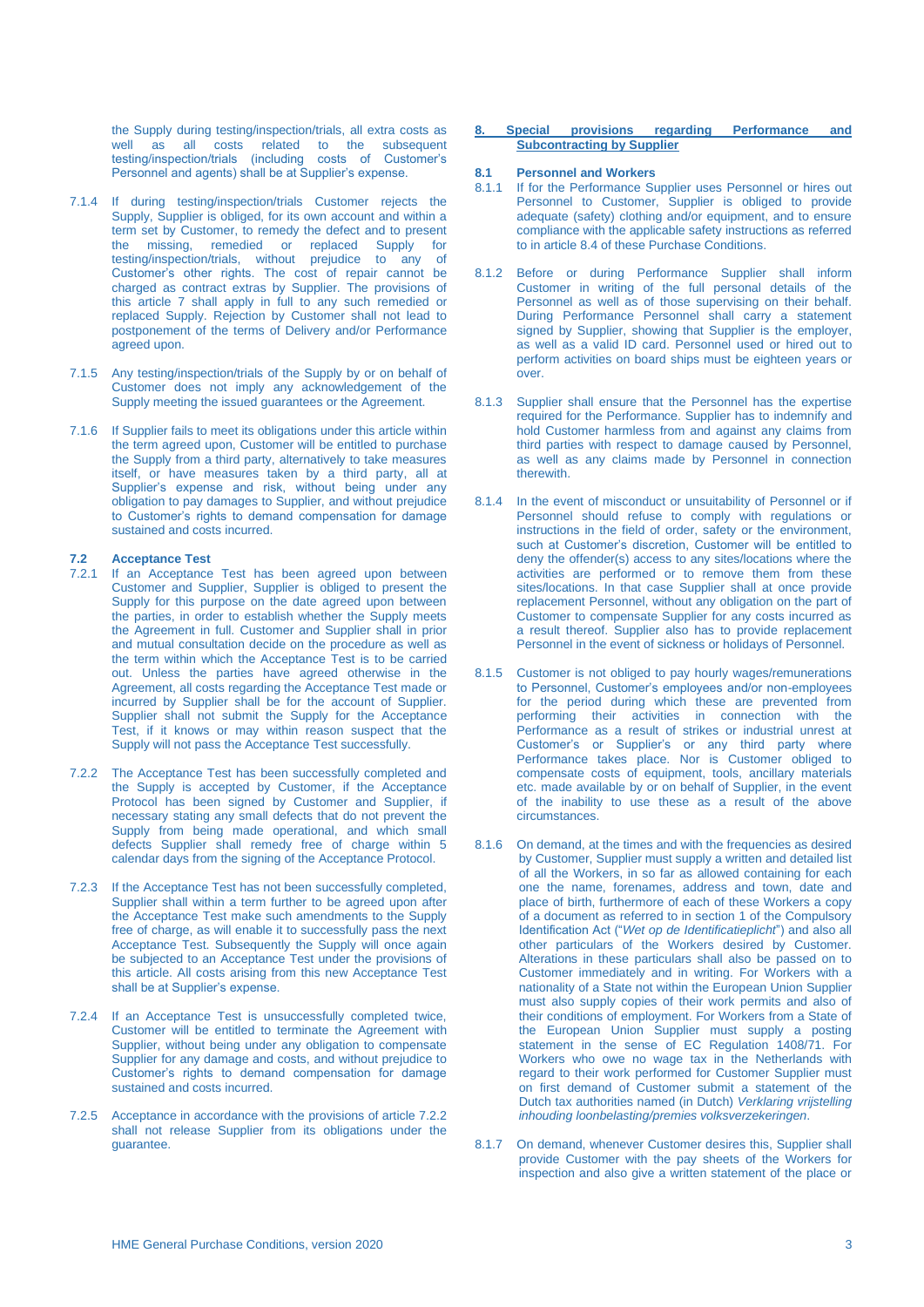places where work has been done by those Workers and of the hours worked by those Workers in that/those place(s).

- 8.1.8 Supplier is fully aware of all provisions of the mandatory Foreign Nationals Employment Act ("*Wet Arbeid Vreemdelingen" – WAV*"), including the prohibition for certain foreign nationals to work in the Netherlands without having obtained a work permit ("*tewerkstellingsvergunning*"), and shall strictly adhere thereto in full. Supplier shall also indicate the applicability in the Netherlands of the WAV to any subcontractors or other third parties to be contracted upon by Supplier in relation to the execution of any agreement to which these Purchase Conditions apply and shall oblige such subcontractors or other third parties to contract upon the exact same conditions with their respective subcontractors as stipulated in these Purchase Conditions.
- 8.1.9 All Suppliers' obligations with regard to Personnel as per the articles  $8.1.1 - 8.1.5$  hereof shall equally and unabridged apply with regard to Workers.

#### **8.2 WKA ("***Wage-Benefit Linkage and Exceptions Act***") and other social security and tax legislation**

- 8.2.1 Supplier guarantees to Customer the timely fulfilment of all his obligations with regard to the Workers as following from the latest regulations, laws and social insurance acts such as (but not limited to) General Old Age Pensions Act, Surviving Dependants Act, Exceptional Medical Expenses Act, General Child Benefit Act, Sickness Benefits Act, Unemployment Act, Disability Insurance Act, Compulsory Health Insurance Act, Healtcare Act, Long-term care Act, Social Support Act, Juvenile Act, WagwEU Act, Foreign Nationals Employment Act and as following from the Wage Tax Act (the Dutch "*AOW, ANW, AWBZ, AKW, ZW, WW, WAO, ZFW, ZVW, Wlz, Wmo, Jeugdwet, Wet WagWeu, WAV and Wet op de Loonbelasting*").
- 8.2.2 Supplier is obliged on Customer's demand to provide proof of a valid registration with the Employee Insurance Schemes Implementing Body ("*Uitvoeringsinstituut Werknemers Verzekeringen*" UWV), a copy of the licence, if required, as well as a recent extract of registration in the Trade Register. Supplier is furthermore obliged to provide all other information deemed relevant by Customer in this respect on Customer's demand.
- 8.2.3 Supplier is obliged each time to submit to Customer on Customer's demand a recent Declaration of Payment History ("*Verklaring Betaalgedrag"*) of the UWV and the Tax Authorities (with regard to itself and/or any other auxiliary persons). Such Declaration should not be older than three months, all this as specified in the WKA.
- 8.2.4 Supplier shall duly perform its statutory obligations as withholding agent. On Customer's demand it shall allow Customer to inspect its personnel administration, its payroll administration and its filing and payment records for the Tax Authorities and the UWV. Supplier shall keep records that are in conformity with the requirements as laid down in the WKA.
- 8.2.5 Customer shall always be entitled to withhold the contributions and wage tax payable by the Supplier in respect of the Performance from the amounts that are due to the Supplier, and on behalf of Supplier to settle these with the UWV and the collector of State taxes respectively.
- 8.2.6 Without prejudice to the above provisions Supplier shall on Customer's demand be obliged to open a G-account and to enter into a G-account agreement, all this as set forth in the WKA, as well as to enter into a transfer agreement with Customer which meets the statutory requirements. Customer will be entitled to transfer into this G-account such part of the consideration it owes to Supplier as is made up from the

amounts due for contributions and wage tax with respect to the Performance. Such transfer will discharge Customer for the relevant part of the consideration. If and as long as Supplier has not yet informed Customer in writing of the opening of the G-account, Customer will be entitled to withhold the amount in question from the consideration.

8.2.7 If Customer has paid taxes and/or contributions after having been held liable in respect thereof, because such taxes and / or contributions were not paid by Supplier or its auxiliary persons, Customer shall have recourse against Supplier for the full amount paid by Customer. The claim shall be increased by the statutory interest as from the day of payment by Customer to the collecting authority/ authorities, and by judicial and extrajudicial collection costs.

### **8.3 Registration of working hours**

8.3.1 Personnel's and Workers' working hours are registered by means of an (electronic) timecard or any other means of checking and evidencing the number of hours actually worked. The hourly wages due shall be charged by Supplier solely on the basis of the registered working hours as approved by Customer. Time spent travelling and waiting will not be compensated by Customer.

# 8.4 **Order, safety and environment**<br>8.4.1 If activities in connection with

- 8.4.1 If activities in connection with the Performance are performed on Customer's or any third party's sites, Supplier shall prior to the commencement of the activities satisfy itself of the regulations applicable in that place regarding order and safety. At Supplier's request a copy of the relevant safety regulations will be sent to Supplier.
- 8.4.2 If it has been agreed that the (specified) activities are performed by Supplier on Customer's or any third party's sites, Supplier shall hold Customer harmless from and against any and all claims that Supplier's Personnel or Workers might have on Customer pursuant to article 658 (4) of Book 7 of the Dutch Civil Code.
- 8.4.3 Supplier guarantees towards Customer the compliance with all environmental regulations applicable at the time and in the place of Performance. Supplier shall compensate Customer for all damage and costs resulting from noncompliance with such applicable environmental regulations (any and all costs and fines imposed by any (semi-)public organisation or inspection included) and hold Customer harmless from and against all third-party claims in this matter.
- 8.4.4 Prior to their delivery Supplier must, with respect to substances and materials with evidently toxic properties, submit to Customer a full statement regarding the properties and composition of those substances and materials. In the absence of such a statement, and in the event of suspected toxicity of substances and materials delivered without documentation, these shall be removed and destroyed without delay and at Supplier's expense, in accordance with the regulations applicable for that purpose.
- 8.4.5 Each day and at its own cost Supplier shall remove all rubbish, waste, waste materials and substances which upon termination of the activities in respect of the Performance are left behind on Customer's or any third party's sites/locations by those who performed the activities, making use of the prescribed or appropriate means, as the case may be.

# **8.5 Ancillary materials**

If during Performance Supplier makes use of Customer's ancillary materials and/or equipment. Supplier shall return the ancillary materials and/or equipment to Customer in good state immediately after termination of the activities, in the absence of which Supplier shall compensate the damage sustained by Customer as a result.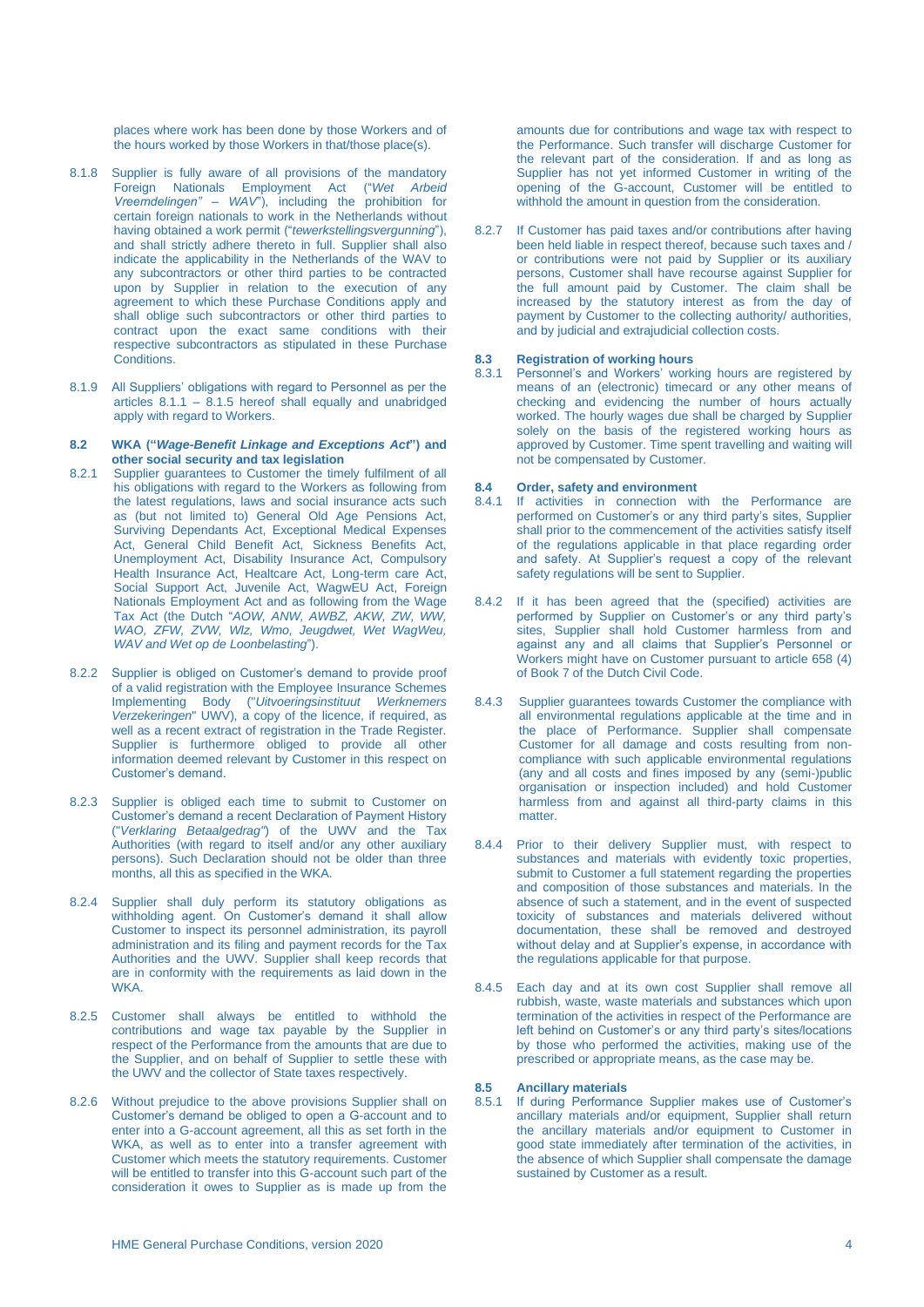- 8.5.2 All ancillary items used by Supplier in the Performance shall meet the safety regulations such items are to comply with. Supplier shall indemnify and hold Customer harmless from and against any claims by third parties, including Customer's employees and non-employees, in connection with any damage caused by Supplier's faulty ancillary items.
- 8.5.3 If a request is made to that effect, Customer will, at a consideration to be agreed upon in advance, make oxygen, gases, power, light, water and lifting equipment available for the benefit of the Performance.

# **8.6 Storage**

If any items, raw materials and/or materials, to be used or processed by Supplier, are stored on Customer's or any third party's site, Customer's instructions shall be observed in respect of the location and term of the storage. Supplier shall bear the risk of damage to or loss of the items referred to.

# **8.7 • Subcontracting by Supplier**<br>**8.7.1** Unless prior written approva

- Unless prior written approval by Customer, Supplier shall not be entitled or empowered to have any part of the Supply performed by third parties via an agreement for subcontracting or to make use of Workers.
- 8.7.2 If after obtaining written permission from Customer Supplier is to have any part of the agreed work performed by any third party (subcontractor), he shall do so in pursuance of a subcontract in which this article 8 of these Purchase Conditions shall be fully included in an identical manner, in connection with which it will be arranged so that in such subcontract Supplier shall occupy the position of Customer and the subcontractor or third party to be engaged shall occupy the position of Supplier. On demand of Customer Supplier shall be obliged to forthwith show Customer proof of the fact that (the obligations of) this article 8 of these Purchase Conditions (have/)has indeed been included in said subcontract with any sub-contractor or third party in an identical manner by immediately communicating and submitting for inspection to Customer the relevant subcontract.
- 8.7.3 If Supplier fails to fulfil any of the obligations included in this article 8.7 he shall forfeit to Customer a penalty immediately payable and not eligible for moderation to the amount of 10% of the Contract Price, without prejudice to the right of Customer to rescind the Agreement and to claim compensation and/or damages.
- 8.7.4 Should Customer at any time be required to pay any (Dutch) (semi-)governmental body and/or any (Dutch) governmentrelated body and/or any other third party a penalty or other financial claim, and the liability to pay such a penalty or financial claim is in any way related to the Workers, third parties performing work for or at the request of Supplier and/or any other third parties engaged by Supplier (all in the broadest sense) and/or to any (non-compliance with) one or more of the obligations and/or laws and regulations referred to in this article 8 of these Purchase Conditions, Supplier shall at the first request of Customer be obliged to pay Customer the full amount owed by Customer in such matter, plus all costs incurred by Customer therein (including the actual costs of legal assistance).
- 8.7.5 Supplier hereby fully indemnifies Customer against all claims for payment from third parties (including Personnel, Workers and subcontractors), including but not restricted to tax claims, claims under civil law, claims under social insurance law and claims to compensation (including penalties, whether or not imposed by a (semi-)government body or any other government-related party) as well as all other claims from third parties, all if and to the extent that such claims relate to these Purchase Conditions, the Agreement and all other documents relating to or based on these Purchase Conditions and/or the Agreement, as well

as if the aforesaid claims are based on the law and/or any other legal ground.

### **9. Title and risk**

- 9.1 Subject to the provisions of the next paragraph, title to the Goods shall pass to Customer the moment the risk passes to Customer in accordance with the Incoterm® agreed upon, in the absence of which title shall pass to Customer upon Delivery in the place agreed upon. In the event of Customer making payments prior to Delivery, title shall pass on beforehand ("*bij voorbaat*") to Customer at the moment of payment.
- 9.2 If installing or fitting of Goods by Supplier has been agreed upon or if Supplier is to perform a Work, risk and title shall pass to Customer after acceptance in accordance with article 7.2.2 or, if no Acceptance Test took place, after the Goods or the Work have actually been put into operation by or on behalf of Customer.
- 9.3 If Customer provides Supplier with items for the benefit of the Supply, such as raw materials, semi-finished products, materials and parts, models, specifications drawings, software and information carriers, these items shall remain Customer's property. Supplier as the holder of such property ("*houder*") shall at its own expense keep these items, clearly marked as Customer's property, in a good state of repair and shall bear the risk of loss or destruction of these items. Supplier is obliged to have these items insured at its own expense for the time it has the use of these items. Supplier shall use these items or have them used for the benefit of the Agreement only. Supplier shall without delay return these items to Customer at its own expense, after the Agreement has been executed or has expired.
- 9.4 If Supplier forms new Goods from the items provided to it in accordance with the above, these will be Goods which Customer has formed for itself as a consequence whereof Customer shall be the rightful owner of such formed new Goods and Supplier will keep these for the benefit of Customer as the owner thereof.

## **10. Intellectual property rights and Confidentiality**

# **10.1 Intellectual property**

- 10.1.1 All drawings, models, equipment, technical details, as well as the specifications and all other documents and items provided to Supplier by Customer by virtue of the Agreement, shall remain Customer's property and shall upon termination or expiry of the Agreement be returned to Customer by Supplier at its expense. Any intellectual property rights to or in the aforementioned drawings, models, equipment, technical details, as well as the specifications and all other documents and goods shall, to the extent present, remain with Customer.
- 10.1.2 Unless otherwise agreed upon in writing by Customer and Supplier, all drawings, models, equipment, technical details, as well as all other documents manufactured by or on behalf of Supplier in connection with or by virtue of the Agreement including any intellectual property vested therein shall be deemed to have been manufactured/created for Customer and shall be Customer's property. Upon termination or expiry of the Agreement these drawings, models, etc. should be provided with the necessary distinguishing marks and surrendered to Customer, unless otherwise agreed upon. Any intellectual property rights to such drawings, models, equipment, technical details and all other documents shall also be vested in Customer. To the extent that these intellectual property rights are not by law vested in Customer, Supplier shall on Customer's demand always grant all cooperation necessary to assign these rights to Customer, including the signing of any deeds of transfer.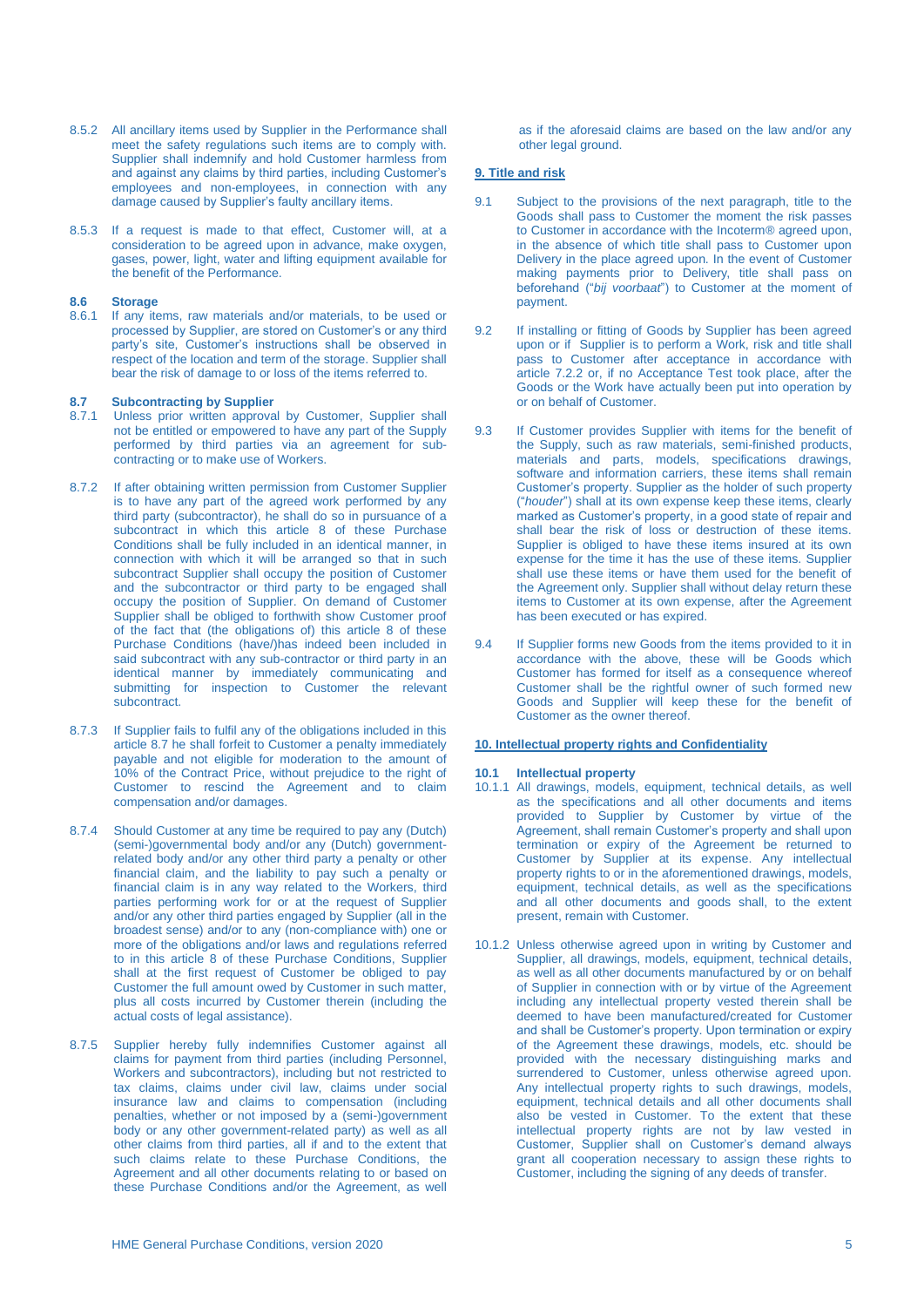- 10.1.3 If upon termination or expiry of the Agreement supplier should fail to hand (back) to Customer the drawings, models etc. made available by Customer or manufactured at Customer's instruction, Customer will be entitled to suspend all payments due to Supplier at that time in respect of the Agreement, and/or to set off those payments against the costs Customer has to incur for replacement or otherwise.
- 10.1.4 If contrary to the provisions of articles 10.1.1 and/or 10.1.2 it should have been agreed with Supplier that (specific) drawings, models and designs (hereinafter jointly: the "Drawings") shall remain the property of and/or the intellectual property rights to or in the Drawings shall be vested in Supplier, Supplier shall provide Customer with a perpetual, irrevocable, worldwide, exclusive, royalty-free and transferable licence to multiply, disclose, use, amend and otherwise make commercial use of the Drawings. On Customer's demand Supplier shall without delay provide a copy of the Drawings to Customer.

## **10.2 Confidentiality**

- 10.2.1 Supplier is obliged to observe strict confidentiality towards third parties regarding (a) all details/information/matters/ rights referred to in article 10.1 and (b) all other details/ information/matters/rights provided by Customer or disclosed to it in any other way concerning Customer, its customers or other business relations or the Supply, and will only use these relating to the Agreement and shall not make any copies thereof, make any (public) statement thereabout or provide any third party with any detail thereof without Customer's prior written permission. Supplier shall also impose this obligation upon all employees and nonemployees who shall gain knowledge thereof and shall fully guarantee towards Customer their fulfilment of such obligations. If no Agreement is concluded or if an Agreement is terminated or expires, Supplier shall without delay and at its own expense return to Customer all that it received from Customer while all Confidentiality obligations as per this article 10.2.1 shall remain in full force after such nonconclusion, termination or expiry.
- 10.2.2 All Customer's instructions are confidential and shall not be disclosed by Supplier for publicity or promotional purposes, unless otherwise agreed upon in writing.
- 10.2.3 Supplier shall always be liable in full and without any limitations towards Customer for and shall indemnify Customer against any damages, costs and other financial consequences which are suffered by the latter or by any other third party as a result of any breach by Supplier of the confidentiality provisions in this article 10.2 of these Purchase Conditions.

#### **11. Warranty and Indemnification**

- 11.1 Supplier is obliged to satisfy itself of the purpose of the Supply, in the absence of which it is expected to be familiar with (a) the purpose for which the Supply is intended and (b) the circumstances under which Delivery and/or Performance has to take place.
- 11.2 Supplier warrants that
- (a) the Supply is complete and suitable for its purpose:
- (b) the Supply is in full agreement with the written conditions as specified in the order, technical details, drawings, models, calculations and/or other information provided by Customer;
- (c) the Supply is of good quality and free from any defects in design, construction and/or materials, and that new materials and skilled personnel will be used or deployed, as the case may be, for the Performance of the activities forming part of the Supply;
- (d) the Supply as a minimum meets the relevant regulations of the European Union, regardless of whether the Supply is used inside or outside the EEA, as well as the statutory requirements, government regulations and any other

applicable rules and regulations that apply to the Supply and/or that apply locally in the place of its use, including but not limited full compliance with the CE marking respectively the EC statement of conformity for machines/safety components or the "manufacturer's statement", with IMO's Marine Equipment Directive as well as with all other markings and statements applicable under such directives, or under any comparable directive, even to the extent that they replace or complement existing regulations, all unless otherwise agreed upon in the Agreement;

- (e) it will supply the result agreed upon, regardless of whether the Supply concerns Goods, Services or Works;
- (f) the Supply comprises all relevant papers, certificates, official documents, assembly instructions, instructions for use, technical details, drawings, reports, tax data and other documents;
- (g) to the extent that the Supply is carried out in a place outside Supplier's business premises and/or sites, the laws and government regulations applicable to that place as well as the regulations declared applicable for that place by Customer or his Customer, will be observed.
- 11.3 The warranties and indemnifications contained in this article 11 are not exhaustive and do not exclude any (other) warranties and indemnifications issued by the Supplier under the Agreement or pursuant to these Purchase Conditions or any other rights, warranties, indemnifications or guarantees to which Customer is entitled under the Agreement, pursuant to these Purchase Conditions or at law. All rights, warranties, indemnifications or guarantees to which Customer is entitled under the Agreement, pursuant to these Purchase Conditions or at law shall continue to apply until after (i) completion, inspection, acceptance or payment of the Supply, (ii) delivery of Customer's own scope by Customer to its customer and (iii) delivery by the ultimate main contractor ("*hoofdaannemer*") to the final endcustomer (the Owner) of the vessel or whatever other fully composed scope.
- 11.4 Supplier declares and warrants towards Customer that the Supply will not be in breach of any rights of third parties, such as patent rights, trademark rights, design rights, copyrights, trade name rights or any other intellectual or industrial property rights, regardless of whether these rights have been registered. Supplier shall hold Customer and/or its purchasers harmless from and against all claims in that matter and shall compensate all damage sustained by Customer in this respect, including but not limited to any and all (judicial and extra-judicial) legal costs.
- 11.5 Supplier warrants that (spare) parts of the Supply and those required for maintenance for the purpose of keeping the Supply in a good state of repair, can be purchased or obtained, as the case may be, from Supplier by Customer for a period of 10 years after the Delivery and/or Performance of the Supply, at market prices.

### **12. Guarantee period/Remedying defects**

### **12.1 Guarantee period**

12.1.1 Notwithstanding all other rights vested in Customer under the Agreement, these Purchase Conditions and the law, Supplier shall at first notice of Customer be obliged to resolve all faults, defects or other shortcomings in the Supply within a period of 18 (eighteen) months following (i) the Delivery or Performance, (ii) the Acceptance Protocol, (iii) the delivery by Customer to his client, or (iv) the fully comprehensive final delivery (of the vessel or whatever other fully comprehensive scope) to the ultimate end customer, in which the longest period shall be the applicable term, unless such faults, defects other shortcomings in the Supply are the result of normal wear or improper use.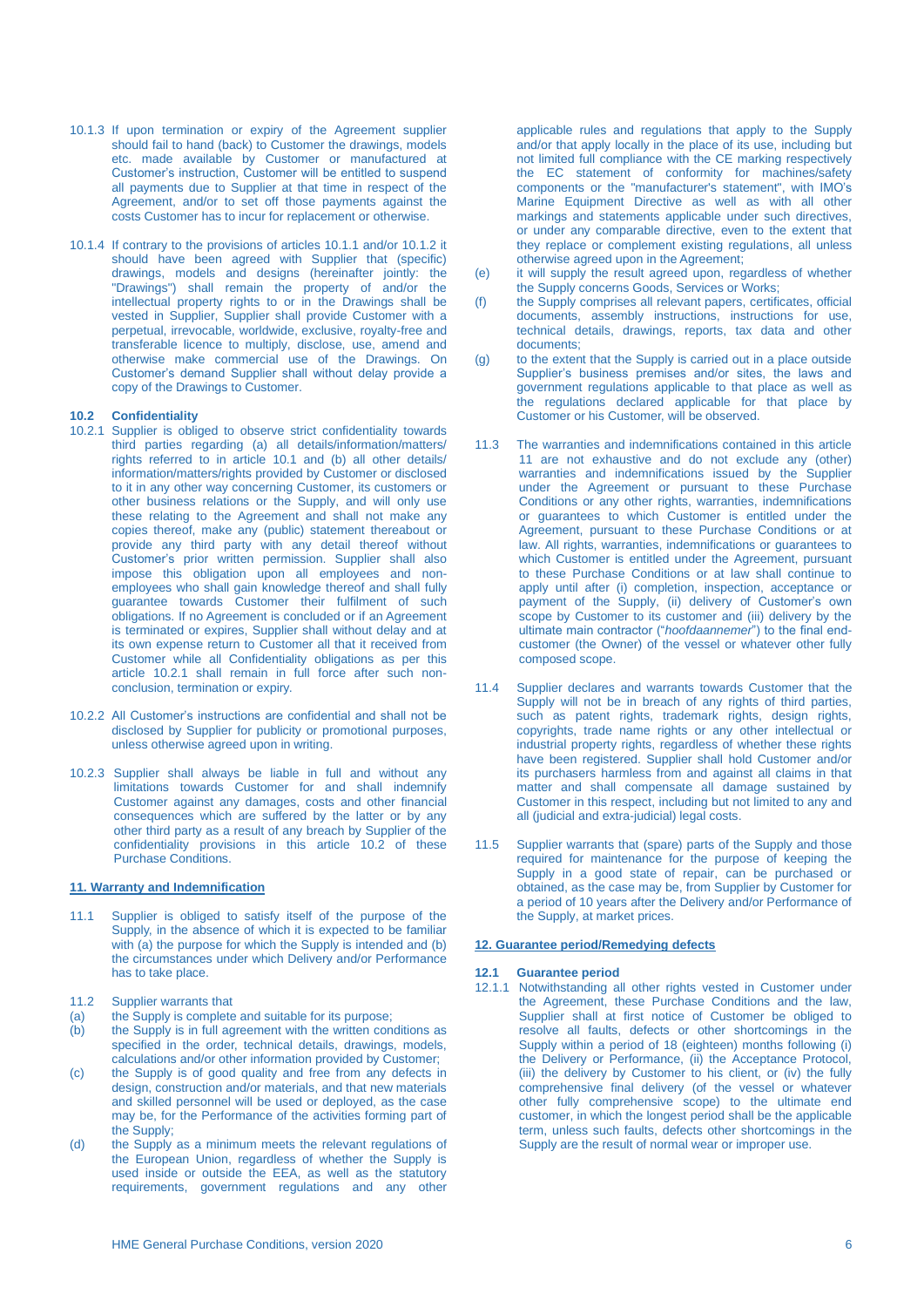### **12.2 Remedying defects**

- 12.2.1 In the event of repair or replacement during the guarantee period, the guarantee period for the repaired or replaced Supply and for all Goods and Works that were idle as a result of the defect, shall start anew from the time of being made operational or being put into use after repair or replacement.
- 12.2.2 Supplier is obliged to remedy any defects at the earliest possible date, and in any case within the reasonable term set by Customer, through repair or replacement of the faulty Goods or the Work or through the renewed performance of the Service at the location specified by Customer, unless Customer indicates that it will take care of remedying the defect. In that case the provision of the next paragraph shall remain applicable in full.
- 12.2.3 Supplier is obliged to bear all costs that have to be incurred in order to remedy the defects under the guarantee or on account of non-conformity, including, but not restricted to, cost of shipping, materials, transport, travel and accommodation expenses, assembly and disassembly costs and other cost of labour.
- 12.2.4 In the absence of proper performance of this obligation to remedy by Supplier and/or in the absence of performance within the term set, as well as in cases of urgency, Customer will be entitled at Supplier's expense and risk to perform the necessary activities, or have them performed by third parties, of which Customer will inform Supplier at the earliest possible date.
- 12.2.5 Title and risk of the replaced Goods and/or Works are vested in Supplier as from the time of replacement. Supplier is obliged to collect these Goods and/or Works without delay, or have them collected, unless Customer requests that these Goods and/or Works be retained for examination. Risk and title of the Goods and/or Works taking the place of the replaced Goods and/or Items shall pass in accordance with the provisions of the Purchase Conditions.
- 12.2.6 The provisions of this article do not affect Customer's other statutory rights.

# **13. Complaints**

13.1 Customer shall not be obliged to examine the Supply upon Delivery or Performance. Customer shall inform Supplier of the complaint in writing within two (2) months from discovery of the defect or the non-conformity. Supplier shall in that case remedy the defects within a reasonable term set by Customer in accordance with the provisions of article 12 of the Purchase Conditions.

# **14. Liability, Indemnification and Insurance**

- 14.1 Save for in the event of intent or wilful recklessness ("*opzet of bewuste roekeloosheid*"), Customer shall not be liable towards Supplier, his Personnel, his subcontractors, the Workers and other third parties engaged by Supplier for any damage of whatever nature relating to the Agreement, and Supplier shall be obliged to indemnify Customer against all such damage. Intent or wilful recklessness as referred to in the previous sentence is considered to be the intent or wilful recklessness on the part of Customer, the various bodies of Customer and/or the managers and managerial subordinates of Customer.
- 14.2 Supplier shall be liable for all direct and indirect damage inflicted on or ensuing from the Supply or incurred by Customer or third parties as a result of (i) each shortcoming on the part of Supplier in complying with any of his obligations under the Agreement and these Purchase Conditions, (ii) all (other) faults, defects or other shortcomings in the Delivery, the Performance, and/or the

Supply, and (iii) any unlawful or attributable act or negligence on the part of Supplier or any of the (auxiliary) persons for whom Supplier is responsible, as well as liable for all direct and indirect damage (iv) ensuing from the fact that the Supply lacks the features and/or characteristics which Customer was entitled to expect of it or is not fit for its purpose, all this as provided for in the Agreement and these Purchase Conditions regarding Non-conformity and Warranty, and (v) following from any statutory regulation of Dutch civil law. The aforesaid liability also extends to damage ensuing from exceeding the delivery time as further provided for in article 5 of these Purchase Conditions, damage to third party property, loss of profits and other indirect damage incurred by Customer or third parties, including possible contractual penalties (liquidated damages) incurred by Customer towards his client (in whole or in part) as a result of the shortcomings in the Supply. Supplier shall also be liable towards Customer and/or his employees and/or possible subcontractors and/or their employees and/or any other third party, as well as towards all surviving relatives of the aforesaid natural persons and/or any other third party, for any damage of whatever nature inflicted on (any of) them by Supplier, Personnel and/or Workers in relation to the Delivery, the Performance or the Supply.

- 14.3 The liability as mentioned in the preceding paragraph 14.2 shall also apply if the damage is caused by or to machines, tools or other aids that are used by Supplier or its Personnel, sub-contractors or Workers.
- 14.4 Supplier shall fully indemnify Customer against all claims of third parties and hold it completely harmless for all damage that should arise for Customer, its personnel and any third party from or as the result of the Agreement, any defaults thereunder or any wrongful (tortuous) act by Supplier and its Personnel, sub-contractors and Workers, unless Supplier shall prove that any such third party claim is not in any way connected to any circumstance which lies within Supplier's risk.
- 14.5 Supplier shall be obliged to notify Customer immediately of each case in which within the framework of the Delivery, the Performance or the Supply damage of any nature is caused to Customer's goods or persons and to prepare a report on the subject recording the facts of the accident, in such a manner that it can be concluded therefrom whether and to what extent the accident is the result of the fact that insufficient measures had been taken to prevent that accident.
- 14.6 Notwithstanding the provisions of this article 14 as per the above, Supplier shall be obliged to take out insurance that insures him adequately against liability risks as following from the Agreement for a minimum amount of EUR 10 million (ten million Euro) and whereby in the policy any right of recourse possibly to be exercised by insurers against Customer and/or its (ultimate) principals is excluded. If Customer desires this, the policy shall be submitted to it by Supplier beforehand for inspection and approval.

# **15. Contract Price**

- 15.1 The Contract Price shall be fixed and firm, in Euro and exclusive of VAT, if any, and shall be on the basis of the Incoterm® agreed upon and/or Performance in the place agreed upon.
- 15.2 Any changes to cost price factors concerning the Agreement, such as, among other things, prices of building materials, resources, cost of labour, insurance, freight, taxes, levies or other government measures becoming effective following the day of the conclusion of the Agreement, shall be at Supplier's expense.